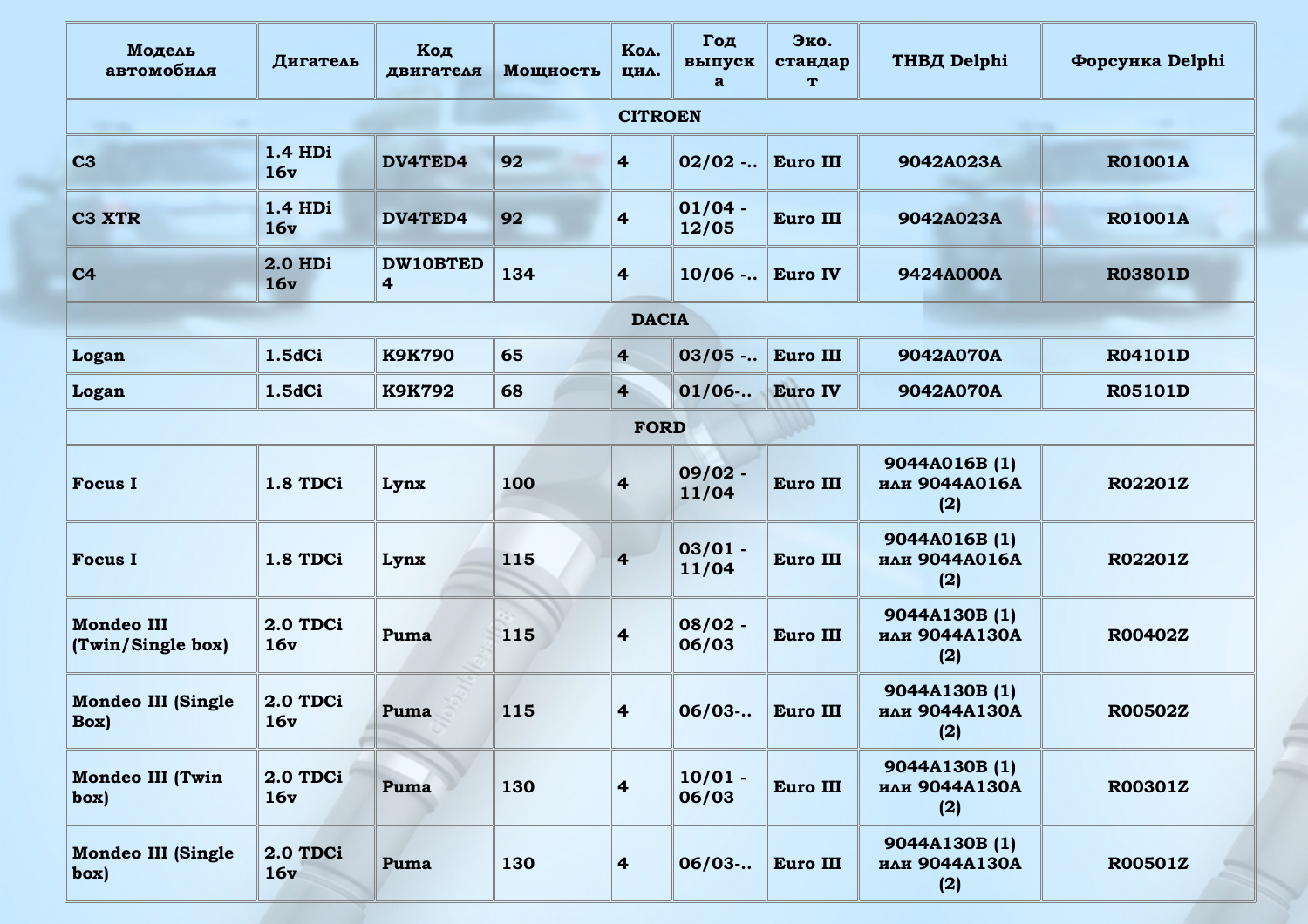| <b>Mondeo III</b>      | 2.2 TDCi<br>16v | Puma      | 155 | $\overline{4}$          | 09/04 | Euro III       | 9044A090A                                    | <b>R00601D</b> |  |  |
|------------------------|-----------------|-----------|-----|-------------------------|-------|----------------|----------------------------------------------|----------------|--|--|
| <b>Mondeo IV</b>       | 2.0 TDCi<br>16v | Puma      | 115 | $\overline{4}$          | 09/03 | <b>Euro IV</b> | 9044A130A (2)                                | <b>R00504Z</b> |  |  |
| <b>Mondeo IV</b>       | 2.0 TDCi<br>16v | Puma      | 130 | $\overline{\mathbf{r}}$ | 09/03 | <b>Euro IV</b> | 9044A130A (2)                                | <b>R00504Z</b> |  |  |
| <b>Mondeo IV</b>       | 2.0 TDCi<br>16v | Puma      | 130 | $\overline{4}$          | 11/05 | <b>Euro IV</b> | 9044A130A (2)                                | <b>R00801D</b> |  |  |
| <b>Mondeo IV</b>       | 2.2 TDCi<br>16v | Puma      | 152 | $\overline{\mathbf{r}}$ | 05/05 | <b>Euro IV</b> | 9044A090A                                    | <b>R00701D</b> |  |  |
| <b>Tourneo Connect</b> | 1.8 TDCi        | Lynx      | 90  | $\overline{4}$          | 09/02 | Euro III       | 9044A016A                                    | <b>R02201Z</b> |  |  |
| <b>Transit Connect</b> | 1.8 TDCi        | Lynx      | 90  | $\overline{\mathbf{r}}$ | 09/02 | Euro III       | 9044A016A                                    | R02201Z        |  |  |
| <b>Transit (FWD)</b>   | 2.0 TDCi        | Puma      | 125 | $\overline{4}$          | 08/02 | Euro III       | 9044A130B (1)<br><b>ИЛИ 9044A130A</b><br>(2) | R00301Z        |  |  |
| <b>Transit (RWD)</b>   | 2.4 TDCi        | Puma      | 137 | $\overline{4}$          | 03/04 | Euro III       | 9044A090A                                    | <b>R00403Z</b> |  |  |
|                        |                 |           |     | <b>HYUNDAI</b>          |       |                |                                              |                |  |  |
| <b>Terracan</b>        | 2.9 CRDi        | KJ        | 150 | $\overline{4}$          | 12/01 | Euro III       | 9044A072A                                    | <b>R02801D</b> |  |  |
| <b>Terracan</b>        | 2.9 CRDi<br>2WD | HP        | 150 | $\overline{4}$          | 10/03 | Euro III       | 9044A072A                                    | <b>R02901D</b> |  |  |
| <b>Terracan</b>        | 2.9 CRDi<br>2WD | HP        | 150 | $\overline{\mathbf{r}}$ | 01/04 | Euro III       | 9044A072A                                    |                |  |  |
| <b>Terracan</b>        | 2.9 CRDi<br>4WD | <b>HP</b> | 150 | 4                       | 12/01 | Euro III       | 9044A072A                                    | <b>R02901D</b> |  |  |
| <b>Terracan</b>        | 2.9 CRDi<br>4WD | <b>HP</b> | 150 | $\overline{4}$          | 01/04 | Euro III       | 9044A072A                                    |                |  |  |
| <b>Terracan</b>        | 2.9 CRDi<br>4WD | <b>HP</b> | 150 | $\overline{\mathbf{r}}$ | 01/04 | Euro III       | 9044A072A                                    | <b>R03701D</b> |  |  |
| <b>Terracan</b>        | 2.9 CRDi<br>4WD | HP        | 150 | $\overline{\mathbf{r}}$ | 08/05 | Euro III       | 9044A072A                                    | <b>R03701D</b> |  |  |
| <b>JAGUAR</b>          |                 |           |     |                         |       |                |                                              |                |  |  |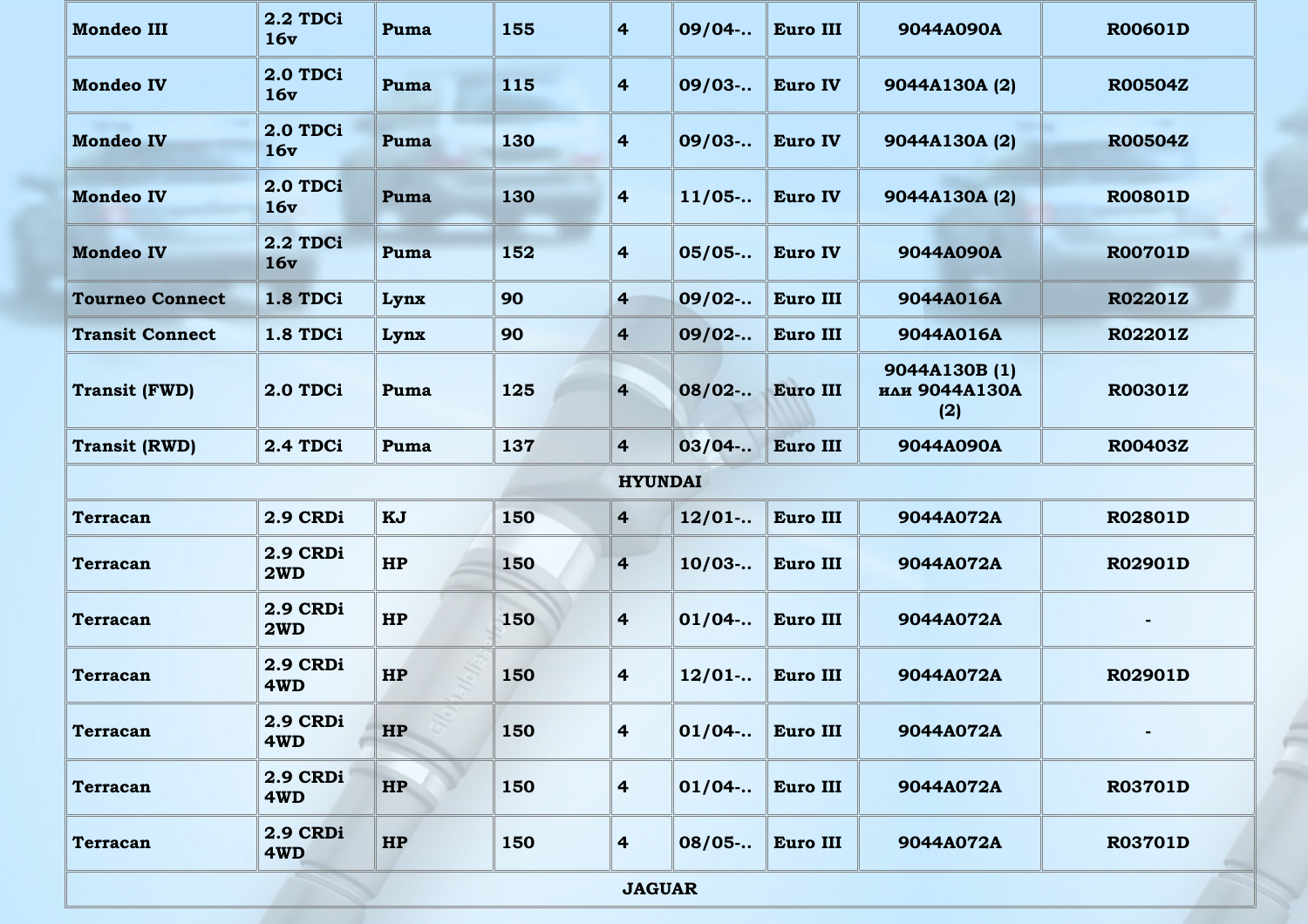| X-type S                          | 2.0 <sub>D</sub> | <b>X404</b>    | 130 | $\overline{\mathbf{4}}$ | $07/03 -$<br>09/05 | Euro III        | 9044A130A | <b>R00501Z</b> |  |  |  |
|-----------------------------------|------------------|----------------|-----|-------------------------|--------------------|-----------------|-----------|----------------|--|--|--|
| X-type S                          | 2.0 <sub>D</sub> | <b>X404</b>    | 130 | $\overline{4}$          | 10/05              | <b>Euro IV</b>  | 9044A130A | <b>R00501Z</b> |  |  |  |
| <b>X-type S Estate</b>            | 2.0 <sub>D</sub> | <b>X404</b>    | 130 | $\overline{4}$          | $02/04 -$<br>09/05 | Euro III        | 9044A130A | <b>R00504Z</b> |  |  |  |
| <b>X-type S Estate</b>            | 2.0 <sub>D</sub> | <b>X404</b>    | 130 | $\overline{4}$          | 10/05              | <b>Euro IV</b>  | 9044A130A | <b>R00504Z</b> |  |  |  |
| X-type SE                         | 2.0 <sub>D</sub> | <b>X404</b>    | 130 | $\overline{4}$          | $07/03 -$<br>09/05 | Euro III        | 9044A130A | <b>R00501Z</b> |  |  |  |
| X-type SE                         | 2.0 <sub>D</sub> | <b>X404</b>    | 130 | $\overline{4}$          | 10/05              | <b>Euro IV</b>  | 9044A130A | <b>R00501Z</b> |  |  |  |
| <b>X-type SE Estate</b>           | 2.0 <sub>D</sub> | <b>X404</b>    | 130 | $\overline{\mathbf{r}}$ | $02/04 -$<br>09/05 | Euro III        | 9044A130A | <b>R00504Z</b> |  |  |  |
| X-type SE Estate                  | 2.0 <sub>D</sub> | <b>X404</b>    | 130 | $\overline{4}$          | 10/05              | Euro IV         | 9044A130A | <b>R00504Z</b> |  |  |  |
| X-type Sport                      | 2.0 <sub>D</sub> | <b>X404</b>    | 130 | $\overline{4}$          | $07/03 -$<br>09/05 | <b>Euro III</b> | 9044A130A | <b>R00501Z</b> |  |  |  |
| X-type Sport                      | 2.0 D            | <b>X404</b>    | 130 | $\overline{4}$          | 10/05              | <b>Euro IV</b>  | 9044A130A | <b>R00501Z</b> |  |  |  |
| <b>X-type Sport Estate</b>        | 2.0 <sub>D</sub> | <b>X404</b>    | 130 | $\overline{\mathbf{r}}$ | $02/04 -$<br>09/05 | Euro III        | 9044A130A | <b>R00504Z</b> |  |  |  |
| X-type Sport Estate $\vert$ 2.0 D |                  | <b>X404</b>    | 130 | $\overline{4}$          | 10/05              | <b>Euro IV</b>  | 9044A130A | <b>R00504Z</b> |  |  |  |
| X-type                            | 2.2 D            | $\blacksquare$ | 155 | $\overline{4}$          | 10/05              | <b>Euro IV</b>  | 9044A090A | <b>R00701D</b> |  |  |  |
|                                   |                  |                |     | <b>JCB</b>              |                    |                 |           |                |  |  |  |
| <b>Loadall</b>                    | 4.4 L            | $\blacksquare$ | 97  | $\overline{\mathbf{r}}$ | 03/07              | <b>Tier III</b> | 9422A010A | <b>R05001D</b> |  |  |  |
| <b>Loading Shovel</b>             | 4.4 L            | ۰              | 108 | $\overline{\mathbf{r}}$ | 03/07              | <b>Tier III</b> | 9422A010A | <b>R05001D</b> |  |  |  |
| <b>Telescopic Handler</b>         | 4.4 L            |                | 120 | $\overline{\mathbf{4}}$ | 03/07              | <b>Tier III</b> | 9422A010A | <b>R05001D</b> |  |  |  |
| <b>JMC</b>                        |                  |                |     |                         |                    |                 |           |                |  |  |  |
| <b>Transit</b>                    | 2.8L             | 4JB1TCI        | 114 | $\overline{\mathbf{r}}$ | 02/06              | Euro III        | 9044A120A | <b>R03301D</b> |  |  |  |
|                                   |                  |                |     | <b>KIA</b>              |                    |                 |           |                |  |  |  |
| <b>Bongo</b>                      | 2.9 CRDi         | KJ             | 144 | $\overline{\mathbf{r}}$ | $10/03 -$<br>01/04 | Euro III        | 9044A072A | <b>R03001D</b> |  |  |  |

A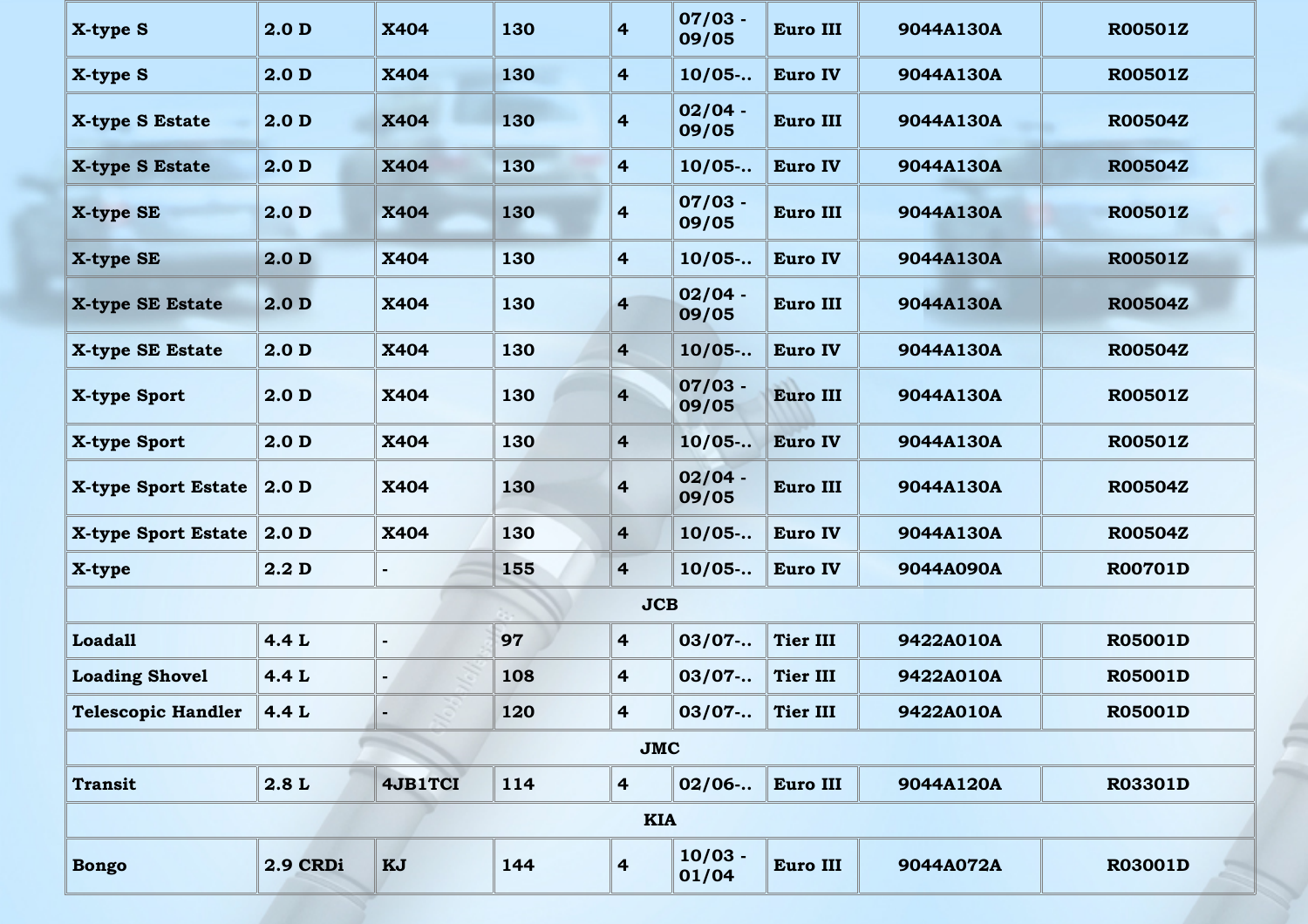| <b>Carnival</b>      | 2.9 CRDi       | KJ           | 144                           | $\overline{\mathbf{r}}$ | $10/01 -$<br>01/04 | Euro III        | 9044A072A | <b>R02801D</b> |  |  |  |  |
|----------------------|----------------|--------------|-------------------------------|-------------------------|--------------------|-----------------|-----------|----------------|--|--|--|--|
| Carnival             | 2.9 CRDi       | KJ           | 148                           | $\overline{4}$          | 10/01              | Euro III        | 9044A072A | <b>R02801D</b> |  |  |  |  |
| <b>Carnival</b>      | 2.9 CRDi       | KJ           | 185                           | $\overline{\mathbf{4}}$ | 06/06              | <b>Euro IV</b>  | 9422A000A | <b>R03902D</b> |  |  |  |  |
| <b>Carnival II</b>   | 2.9 CRDi       | KJ           | 144                           | $\overline{\mathbf{4}}$ | 08/05              | <b>Euro III</b> | 9044A072A | <b>R02901D</b> |  |  |  |  |
| <b>Frontier</b>      | 2.9 CRDi       | KJ           | 144                           | $\overline{\mathbf{r}}$ | $10/03 -$<br>01/04 | Euro III        | 9044A072A | <b>R03001D</b> |  |  |  |  |
| Pregio               | 2.9 CRDi       | KJ           | 144                           | $\overline{\mathbf{r}}$ | $10/03 -$<br>01/04 | Euro III        | 9044A072A | <b>R03001D</b> |  |  |  |  |
| Sedona               | 2.9 CRDi       | KJ           | 144                           | $\overline{\mathbf{r}}$ | $10/01 -$<br>01/04 | Euro III        | 9044A072A | <b>R02801D</b> |  |  |  |  |
| Sedona               | 2.9 CRDi       | KJ           | 185                           | $\overline{4}$          | 07/06              | <b>Euro IV</b>  | 9422A000A | <b>R03902D</b> |  |  |  |  |
| <b>Sedona II</b>     | 2.9 CRDi       | KJ           | 144                           | $\overline{4}$          | 08/05              | <b>Euro III</b> | 9044A072A | <b>R02901D</b> |  |  |  |  |
| <b>MERCEDES-BENZ</b> |                |              |                               |                         |                    |                 |           |                |  |  |  |  |
| C Class 200          | <b>2.2 CDI</b> | <b>OM646</b> | <b>136 with</b><br><b>DPF</b> | $\overline{\mathbf{r}}$ | 01/07              | <b>Euro IV</b>  | 9421A000A | <b>R04201D</b> |  |  |  |  |
| C Class 200          | <b>2.2 CDI</b> | <b>OM646</b> | 136<br>without<br><b>DPF</b>  | $\overline{\mathbf{r}}$ | 01/07              | <b>Euro IV</b>  | 9421A000A | <b>R04201D</b> |  |  |  |  |
| C Class 220          | <b>2.2 CDI</b> | <b>OM646</b> | 161 with<br><b>DPF</b>        | $\overline{\mathbf{4}}$ | 01/07              | <b>Euro IV</b>  | 9421A000A | <b>R04201D</b> |  |  |  |  |
| C Class 220          | <b>2.2 CDI</b> | <b>OM646</b> | <b>168 with</b><br><b>DPF</b> | $\overline{\mathbf{r}}$ | 01/07              | <b>Euro IV</b>  | 9421A000A | <b>R04201D</b> |  |  |  |  |
| C Class 220          | <b>2.2 CDI</b> | <b>OM646</b> | 168<br>without<br><b>DPF</b>  | 4                       | 01/07              | Euro IV         | 9421A000A | <b>R04201D</b> |  |  |  |  |
| E Class 200          | <b>2.2 CDI</b> | <b>OM646</b> | <b>136 with</b><br><b>DPF</b> | $\overline{\mathbf{r}}$ | 07/06              | Euro IV         | 9421A000A | <b>R04201D</b> |  |  |  |  |
| E Class 200          | <b>2.2 CDI</b> | <b>OM646</b> | 136<br>without<br><b>DPF</b>  | 4                       | 07/06              | Euro IV         | 9421A000A | <b>R04201D</b> |  |  |  |  |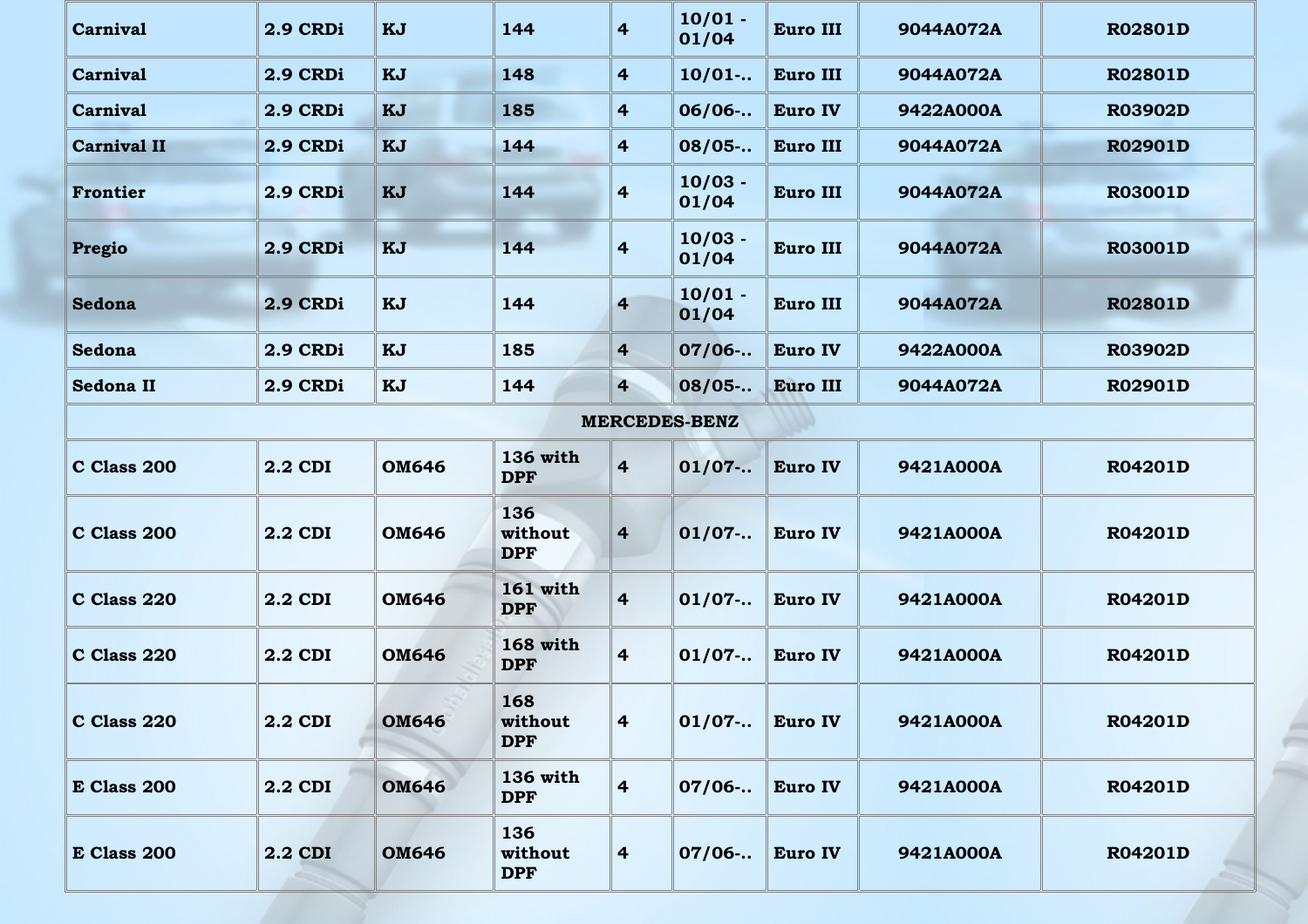| E Class 200                  | <b>2.2 CDI</b> | <b>OM646</b>  | 161 with<br><b>DPF</b>       | $\overline{4}$          | 07/06              | Euro IV        | 9421A000A | <b>R04201D</b> |  |  |  |  |
|------------------------------|----------------|---------------|------------------------------|-------------------------|--------------------|----------------|-----------|----------------|--|--|--|--|
| E Class 220                  | <b>2.2 CDI</b> | <b>OM646</b>  | 168 with<br><b>DPF</b>       | $\overline{4}$          | 07/06              | <b>Euro IV</b> | 9421A000A | <b>R04201D</b> |  |  |  |  |
| <b>SEPTED</b><br>E Class 220 | <b>2.2 CDI</b> | <b>OM646</b>  | 168<br>without<br><b>DPF</b> | 4                       | 07/06              | Euro IV        | 9421A000A | <b>R04201D</b> |  |  |  |  |
|                              |                |               |                              | <b>NISSAN</b>           |                    |                |           |                |  |  |  |  |
| <b>Almera</b>                | $1.5$ dCi      | <b>K9K260</b> | 82                           | 4                       | 10/03              | Euro III       | 9042A070A | <b>R04001D</b> |  |  |  |  |
| <b>Micra</b>                 | 1.5 dCi        | <b>K9K272</b> | 65                           | 4                       | 01/03              | Euro III       | 9042A070A | <b>R04101D</b> |  |  |  |  |
| <b>Micra</b>                 | 1.5 dCi        | <b>K9K270</b> | 82                           | $\overline{4}$          | 09/03              | Euro III       | 9042A070A | <b>R04001D</b> |  |  |  |  |
| <b>Note</b>                  | 1.5 dCi        | <b>K9K274</b> | 68                           | $\overline{4}$          | 03/06              | Euro IV        | 9042A070A | <b>R05101D</b> |  |  |  |  |
| <b>Note</b>                  | 1.5 dCi        | <b>K9K274</b> | 86                           | 4                       | 03/06              | <b>Euro IV</b> | 9042A070A | <b>R05101D</b> |  |  |  |  |
| <b>PEUGEOT</b>               |                |               |                              |                         |                    |                |           |                |  |  |  |  |
| 307                          | 2.0 HDi        | DW10BTED<br>4 | 136                          | $\overline{\mathbf{4}}$ | 06/06              | <b>Euro IV</b> | 9424A000A | <b>R03801D</b> |  |  |  |  |
| 407                          | <b>2.0 HDi</b> | DW10BTED<br>4 | 136                          | 4                       | 10/06              | Euro III       | 9424A000A | <b>R03801D</b> |  |  |  |  |
|                              |                |               |                              |                         | <b>RENAULT</b>     |                |           |                |  |  |  |  |
| Clio II                      | $1.5$ dCi      | <b>K9K710</b> | 57                           | $\overline{\mathbf{r}}$ | 06/02              | Euro III       | 9042A070A | <b>R04101D</b> |  |  |  |  |
| Clio II                      | $1.5$ dCi      | <b>K9K700</b> | 65                           | 4                       | 05/01              | Euro III       | 9042A070A | <b>R04101D</b> |  |  |  |  |
| Clio II                      | $1.5$ dCi      | <b>K9K702</b> | 80                           | 4                       | 06/02- Euro III    |                | 9042A070A | <b>R04001D</b> |  |  |  |  |
| Clio II                      | 1.5 dCi        | <b>K9K712</b> | 100                          | $\overline{4}$          | $06/01 -$<br>12/05 | Euro III       | 9042A070A | <b>R04001D</b> |  |  |  |  |
| <b>Clio II Campus</b>        | $1.5$ dCi      | <b>K9K700</b> | 65                           | $\overline{4}$          | 01/06              | Euro III       | 9042A070A | <b>R04101D</b> |  |  |  |  |
| Clio III                     | 1.5 dCi        | <b>K9K716</b> | 60                           | $\overline{4}$          | 01/06              | Euro IV        | 9042A070A | <b>R05101D</b> |  |  |  |  |
| Clio III                     | 1.5 dCi        | <b>K9K752</b> | 65                           | $\overline{4}$          | 01/06              | Euro III       | 9042A070A | <b>R04101D</b> |  |  |  |  |
| Clio III                     | 1.5 dCi        | <b>K9K768</b> | 68                           | $\overline{4}$          | 06/06              | Euro IV        | 9042A070A | <b>R05101D</b> |  |  |  |  |

 $\frac{1}{2}$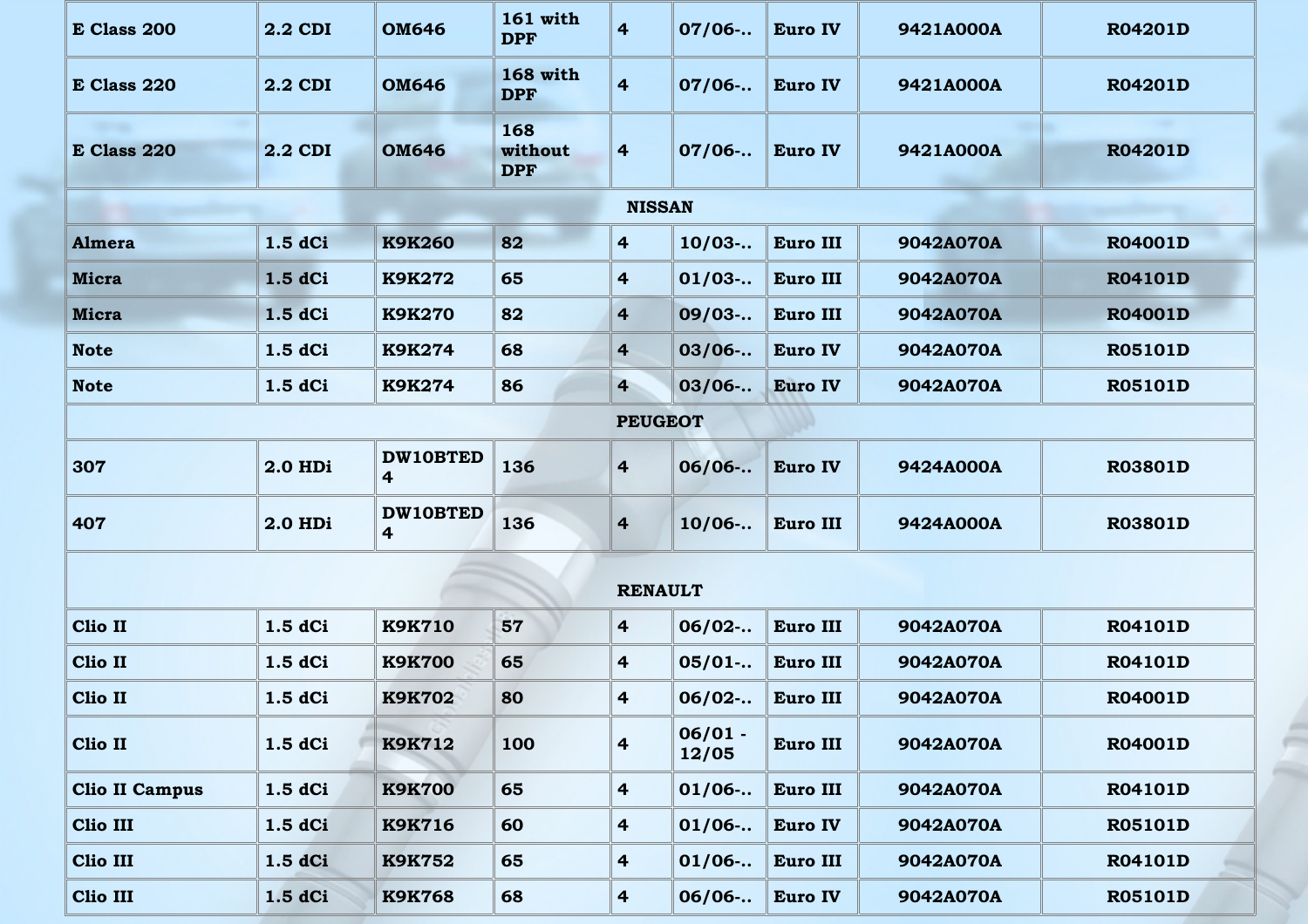| <b>Clio III</b>        | 1.5 dCi   | <b>K9K714</b> | 70  | $\overline{4}$          | 01/06           | <b>Euro IV</b>  | 9042A070A | <b>R05101D</b> |
|------------------------|-----------|---------------|-----|-------------------------|-----------------|-----------------|-----------|----------------|
| <b>Clio III</b>        | 1.5 dCi   | <b>K9K750</b> | 80  | $\overline{\mathbf{4}}$ | 01/06           | Euro III        | 9042A070A | <b>R04001D</b> |
| <b>Clio III</b>        | 1.5 dCi   | <b>K9K766</b> | 86  | $\overline{\mathbf{4}}$ | 06/05           | <b>Euro IV</b>  | 9042A070A | <b>R05101D</b> |
| <b>Grand Scenic II</b> | 1.5 dCi   | <b>K9K728</b> | 100 | $\overline{4}$          | 03/04           | <b>Euro III</b> | 9042A070A | <b>R04001D</b> |
| <b>Kangoo II</b>       | 1.5 dCi   | <b>K9K710</b> | 57  | $\overline{4}$          | 06/02           | Euro III        | 9042A070A | <b>R04101D</b> |
| <b>Kangoo II</b>       | 1.5 dCi   | <b>K9K716</b> | 60  | $\overline{4}$          | 01/06           | <b>Euro IV</b>  | 9042A070A | <b>R05101D</b> |
| <b>Kangoo II</b>       | 1.5 dCi   | <b>K9K700</b> | 65  | $\overline{4}$          | 05/01           | Euro III        | 9042A070A | <b>R04101D</b> |
| <b>Kangoo II</b>       | 1.5 dCi   | <b>K9K704</b> | 65  | $\overline{\mathbf{4}}$ | 05/01           | Euro III        | 9042A070A | <b>R04101D</b> |
| <b>Kangoo II</b>       | 1.5 dCi   | <b>K9K714</b> | 70  | $\overline{\mathbf{4}}$ | 01/06           | <b>Euro IV</b>  | 9042A070A | <b>R05101D</b> |
| <b>Kangoo II</b>       | 1.5 dCi   | <b>K9K702</b> | 80  | $\overline{\mathbf{4}}$ | 06/02           | Euro III        | 9042A070A | <b>R04001D</b> |
| <b>Megane I</b>        | 1.5 dCi   | <b>K9K722</b> | 80  | $\overline{4}$          | 10/02           | <b>Euro III</b> | 9042A070A | <b>R04001D</b> |
| <b>Megane I</b>        | 1.5 dCi   | <b>K9K722</b> | 85  | $\overline{4}$          | 05/05           | <b>Euro IV</b>  | 9042A070A | <b>R05101D</b> |
| <b>Megane I</b>        | 1.5 dCi   | <b>K9K722</b> | 100 | 4                       | 01/03           | <b>Euro III</b> | 9042A070A | <b>R04001D</b> |
| <b>Modus</b>           | 1.5 dCi   | <b>K9K752</b> | 65  | $\overline{4}$          | 01/04           | <b>Euro III</b> | 9042A070A | <b>R04101D</b> |
| <b>Modus</b>           | 1.5 dCi   | <b>K9K768</b> | 70  | $\overline{\mathbf{4}}$ | 01/06           | <b>Euro IV</b>  | 9042A070A | <b>R05101D</b> |
| <b>Modus</b>           | 1.5 dCi   | <b>K9K762</b> | 70  | $\overline{4}$          | 01/06           | Euro IV         | 9042A070A | <b>R05201D</b> |
| <b>Modus</b>           | 1.5 dCi   | <b>K9K750</b> | 80  | $\overline{4}$          | 01/04           | Euro III        | 9042A070A | <b>R04001D</b> |
| <b>Modus</b>           | 1.5 dCi   | <b>K9K760</b> | 85  | $\overline{\mathbf{r}}$ | 01/06           | <b>Euro IV</b>  | 9042A070A | <b>R05201D</b> |
| <b>Modus</b>           | 1.5 dCi   | <b>K9K766</b> | 85  | $\overline{4}$          | 01/06           | <b>Euro IV</b>  | 9042A070A | <b>R05101D</b> |
| <b>Scenic II</b>       | 1.5 dCi   | <b>K9K722</b> | 80  | 4                       | 01/03- Euro III |                 | 9042A070A | <b>R04001D</b> |
| <b>Scenic II</b>       | 1.5 dCi   | <b>K9K724</b> | 85  | $\overline{4}$          | 01/06           | Euro IV         | 9042A070A | <b>R05101D</b> |
| <b>Scenic II</b>       | $1.5$ dCi | <b>K9K728</b> | 100 | 4                       | 01/03           | Euro III        | 9042A070A | <b>R04001D</b> |
| <b>Thalia</b>          | 1.5 dCi   | <b>K9K710</b> | 57  | $\overline{\mathbf{4}}$ | 06/02           | Euro III        | 9042A070A | <b>R04101D</b> |
| <b>Thalia</b>          | 1.5 dCi   | <b>K9K716</b> | 60  | $\overline{4}$          | 01/06           | Euro IV         | 9042A070A | <b>R05101D</b> |
| <b>Thalia</b>          | 1.5 dCi   | <b>K9K700</b> | 65  | $\overline{\mathbf{4}}$ | 05/01           | Euro III        | 9042A070A | <b>R04101D</b> |

Á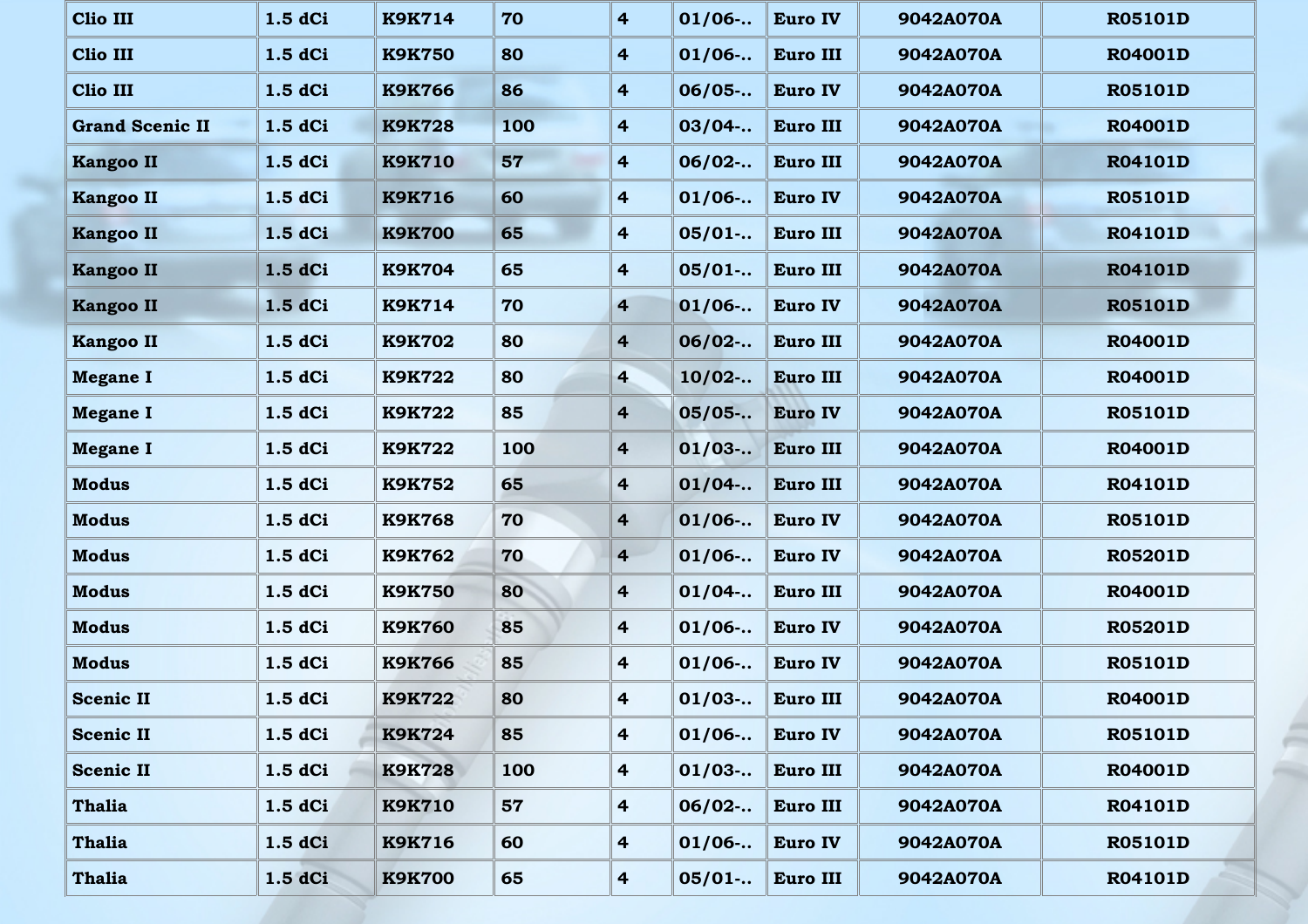| <b>Thalia</b>         | 1.5 dCi | <b>K9K704</b>      | 65  | 4                       | 05/01              | <b>Euro III</b> | 9042A070A                      | <b>R04101D</b>           |
|-----------------------|---------|--------------------|-----|-------------------------|--------------------|-----------------|--------------------------------|--------------------------|
| <b>Thalia</b>         | 1.5 dCi | <b>K9K714</b>      | 70  | $\overline{4}$          | 01/06              | <b>Euro IV</b>  | 9042A070A                      | <b>R05101D</b>           |
| <b>Thalia</b>         | 1.5 dCi | <b>K9K702</b>      | 80  | $\overline{4}$          | 06/02              | Euro III        | 9042A070A                      | <b>R04001D</b>           |
| <b>Thalia</b>         | 1.5 dCi | <b>K9K712</b>      | 100 | $\overline{4}$          | $06/01 -$<br>06/05 | <b>Euro III</b> | 9042A070A                      | <b>R04001D</b>           |
|                       |         |                    |     | <b>SAMSUNG</b>          |                    |                 |                                |                          |
| SM <sub>3</sub>       | 1.5 dCi | <b>K9K268</b>      |     | $\overline{4}$          | 07/05              | Euro III        | 9042A070A                      | <b>R04101D</b>           |
| SM <sub>3</sub>       | 1.5 dCi | <b>K9K264</b>      | 85  | 4                       | 07/05              | <b>Euro IV</b>  | 9042A070A                      | <b>R05101D</b>           |
|                       |         |                    |     | <b>SSANGYONG</b>        |                    |                 |                                |                          |
| Actyon                | 2.0 Xdi | D <sub>20</sub> DT | 141 | $\overline{4}$          | 10/06              | <b>Euro IV</b>  | 9044А051А или<br>9044A052A (3) | <b>R04501D</b>           |
| <b>Actyon (China)</b> | 2.0 Xdi | D <sub>20</sub> DT | 141 | $\overline{4}$          | 10/06              | <b>Euro III</b> | 9044А160А ИЛИ<br>9044A161A (4) | <b>R03401D</b>           |
| Kyron                 | 2.0 Xdi | D <sub>20</sub> DT | 100 | $\overline{\mathbf{r}}$ | 05/05              | <b>Euro III</b> | 9044A051A или<br>9044A052A (3) | <b>R03401D</b>           |
| <b>Kyron</b>          | 2.0 Xdi | D <sub>20</sub> DT | 100 | $\overline{4}$          | 06/06              | <b>Euro IV</b>  | 9044A051A или<br>9044A052A (3) | <b>R04501D</b>           |
| <b>Kyron</b> (China)  | 2.0 Xdi | D <sub>20</sub> DT | 100 | $\overline{\mathbf{4}}$ | 06/06              | Euro III        | 9044А160А или<br>9044A161A (4) | <b>R03401D</b>           |
| <b>Kyron</b>          | 2.7 Xdi | D27DT              | 165 | 5                       | 05/05              | Euro III        | 9044A051A или<br>9044A052A (3) | R02601Z / R04601D<br>(5) |
| Kyron                 | 2.7 Xdi | <b>D27DT</b>       | 165 | $5\phantom{1}$          | 07/06              | <b>Euro IV</b>  | 9044А051А или<br>9044A052A (3) | <b>R04401D</b>           |
| Kyron (China)         | 2.7 Xdi | D27DT              | 165 | 5                       | 03/06              | Euro III        | 9044А160А или<br>9044A161A (4) | R02601Z / R04601D<br>(5) |
| Rexton                | 2.7 Xdi | <b>D27DT</b>       | 163 | 5                       | 11/03              | Euro III        | 9044А051А или<br>9044A052A (3) | R02601Z / R04601D<br>(5) |
| Rexton                | 2.7 Xdi | D27DT              | 163 | 5                       | 08/06              | <b>Euro IV</b>  | 9044А051А или<br>9044A052A (3) | <b>R04401D</b>           |
| <b>Rexton (China)</b> | 2.7 Xdi | D27DT              | 163 | 5                       | 03/06              | Euro III        | 9044А160А или<br>9044A161A (4) | R02601Z / R04601D<br>(5) |

 $\frac{1}{\sqrt{2}}$